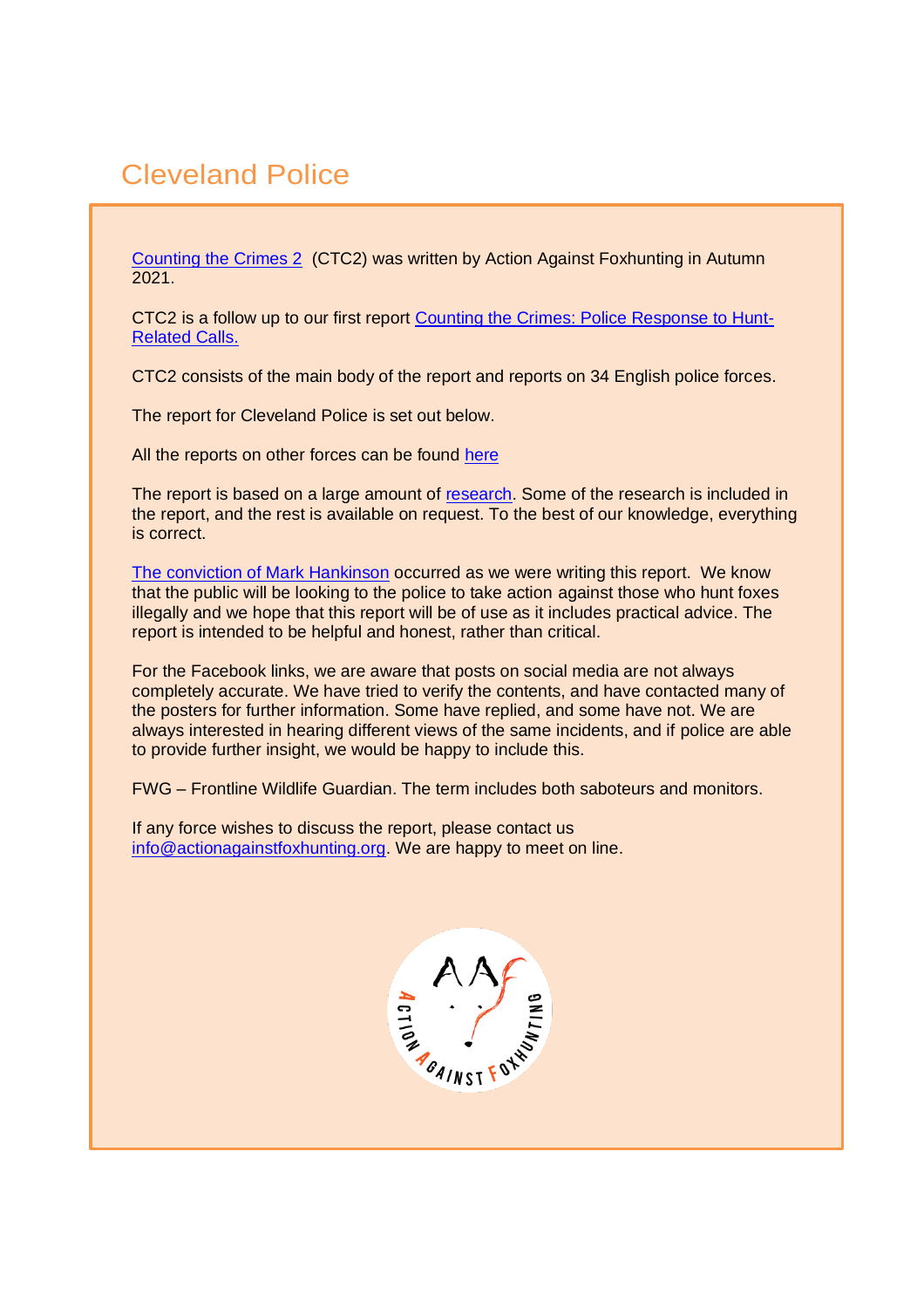**How did the force respond to CTC? You can select multiple options.**

- One email
- Exchange of emails
- Meeting
- □ No response at all

# **Has this force taken any actual steps to improve their relationship with FWGs?**

- Yes
- No
- D Other

### **What steps have they taken?**

We are not aware of any FWGs in this county.

## **Does this force have an aide memoire or any guide to policing illegal hunting?**

**✓** No

## **How do you rate this force's behaviour in the field with regard to illegal foxhunting and incidents involvingFWGs?**

- Always appear biased
- Usually appear biased
- Sometimes appear biased
- Rarely appear biased
- Never appear biased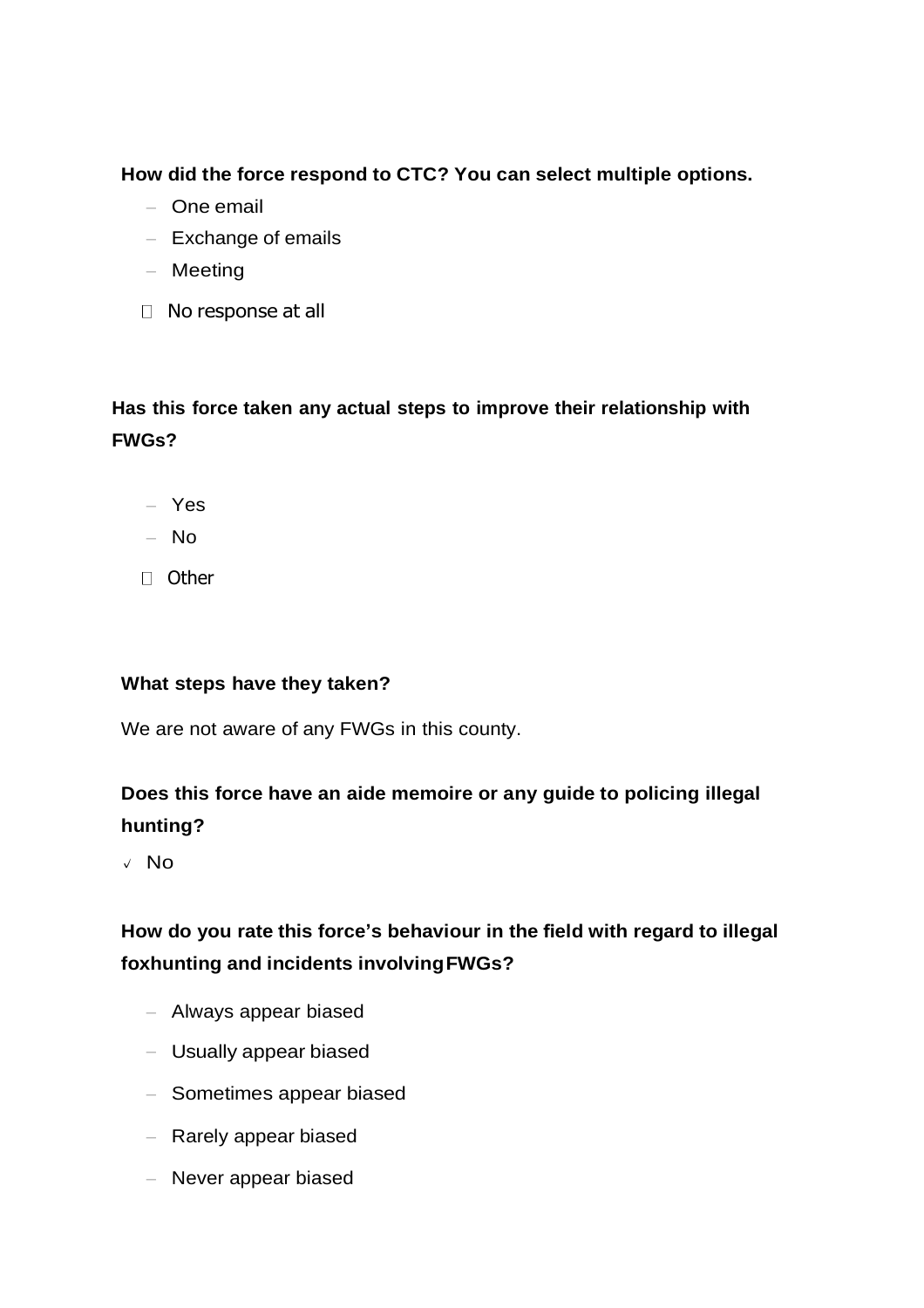#### **Why have you given this response?**

Not known

**Looking at the response to our FOI asking about police systems and organisation with regard to foxhunting, how do you rate their ability to take action on illegal foxhunting?**

1 2 3 4 5 ✓ − − − −

### **Why have you given this rating?**

Only 2 WCOs (working alongside other duties). Not known how much training they have. There is no aide memoir and police are not willing to engage with us. As there are very few or no FWGs in this area it would be entirely down to the police to spot any illegal hunting (except possibly an MOP reporting) so a knowledgeable police force is much needed. On the plus side their website does specifically mentionillegal fox hunting in some detail - more than many forces.

The Cleveland Hunt operates in the county.

### **Do you think the force focuses too heavily on public order as opposed to dealing with illegal foxhunting?**

**✓** Unknown

#### **Why have you given this response?**

Unknown. Can find no FWGs operating in that area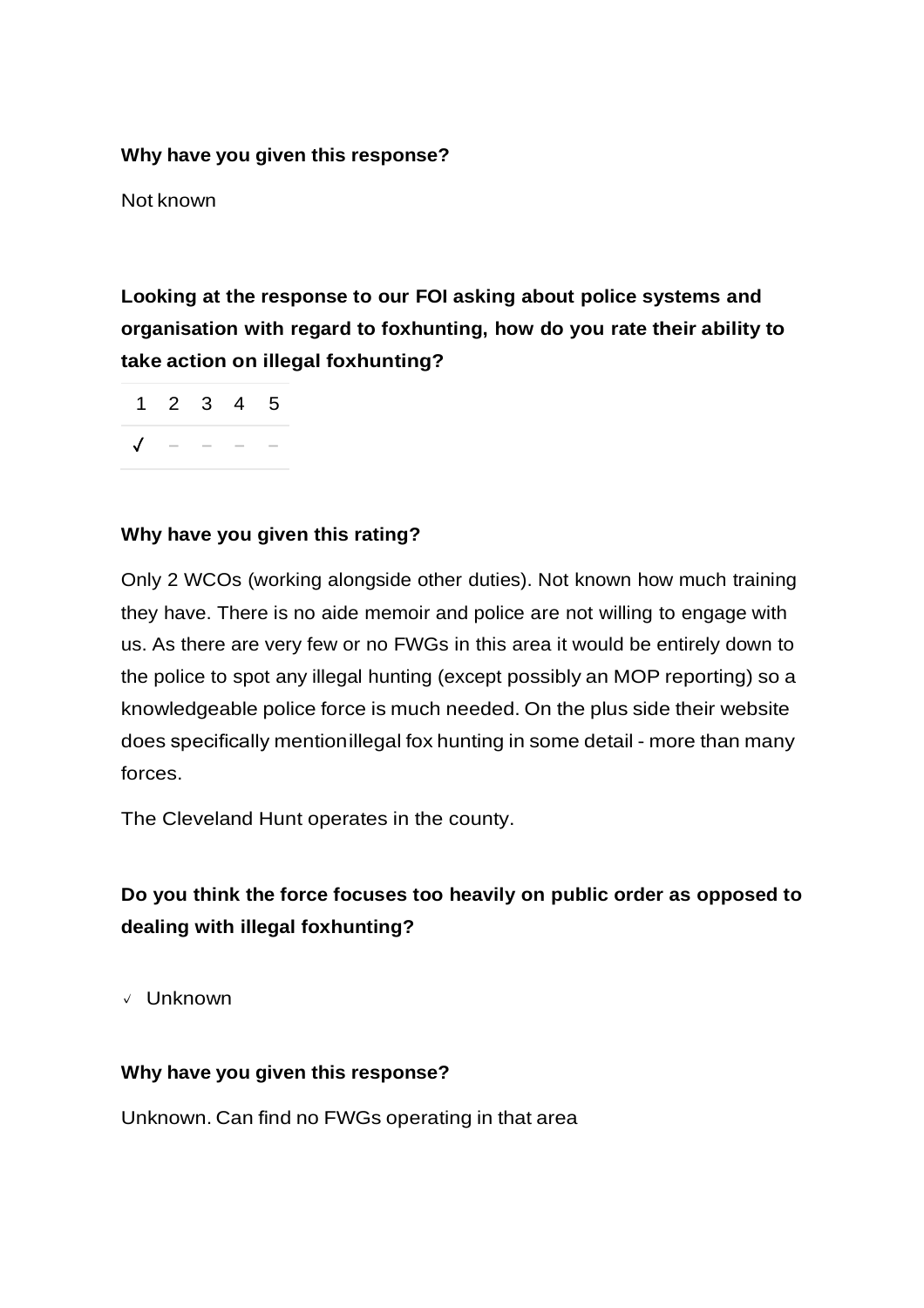#### **Overall, how do you rate this force?**

**Take into account willingness to engage with AAF, willingness to engage with FWGs, actions in the field etc.**

1 2 3 4 5 ✓ − − − −

#### **In the opinion of AAF, how can this police force improve?**

After the webinar conviction (see above), The Hunting Office made it clear trail hunting IS fox hunting and there was much talk about ways to create a "smokescreen" to cover up illegal hunting. Disrespectful comments were made about the police. The Hunting Office represents all registered hunts in England and Wales therefore the discussions were relevant to all police forces. The Cleveland Hunt is mostly unsabbed and unmonitored. This is an opportunity for the police to find out if the hunt is acting "within the law". Cleveland Police should show an interest in the hunt's activities. Hunts arrange sporting visits where other hunts come across county borders. There is a large number of nearby hunts. If the Cleveland Hunt receives no attention from police or anti-hunt groups, sporting visits are attractive to other hunts as they can operate in private and kill wildlife as they please. A knowledgeable police force is much needed.

There are only 2 WCOs (working alongside other duties). We have no information about their training.

On the plus side their website does specifically mention illegal fox hunting in some detail - more than many forces.

All officers would benefit from a much greater understanding of the issues surrounding illegal hunting and the motivations of FWGs. We have created three helpful documents:

[Practical Advice for All Officers](https://www.actionagainstfoxhunting.org/wp-content/uploads/2021/11/B-1411-Practical-Advice-for-all-Police-Forces.pdf) – this includes training advice